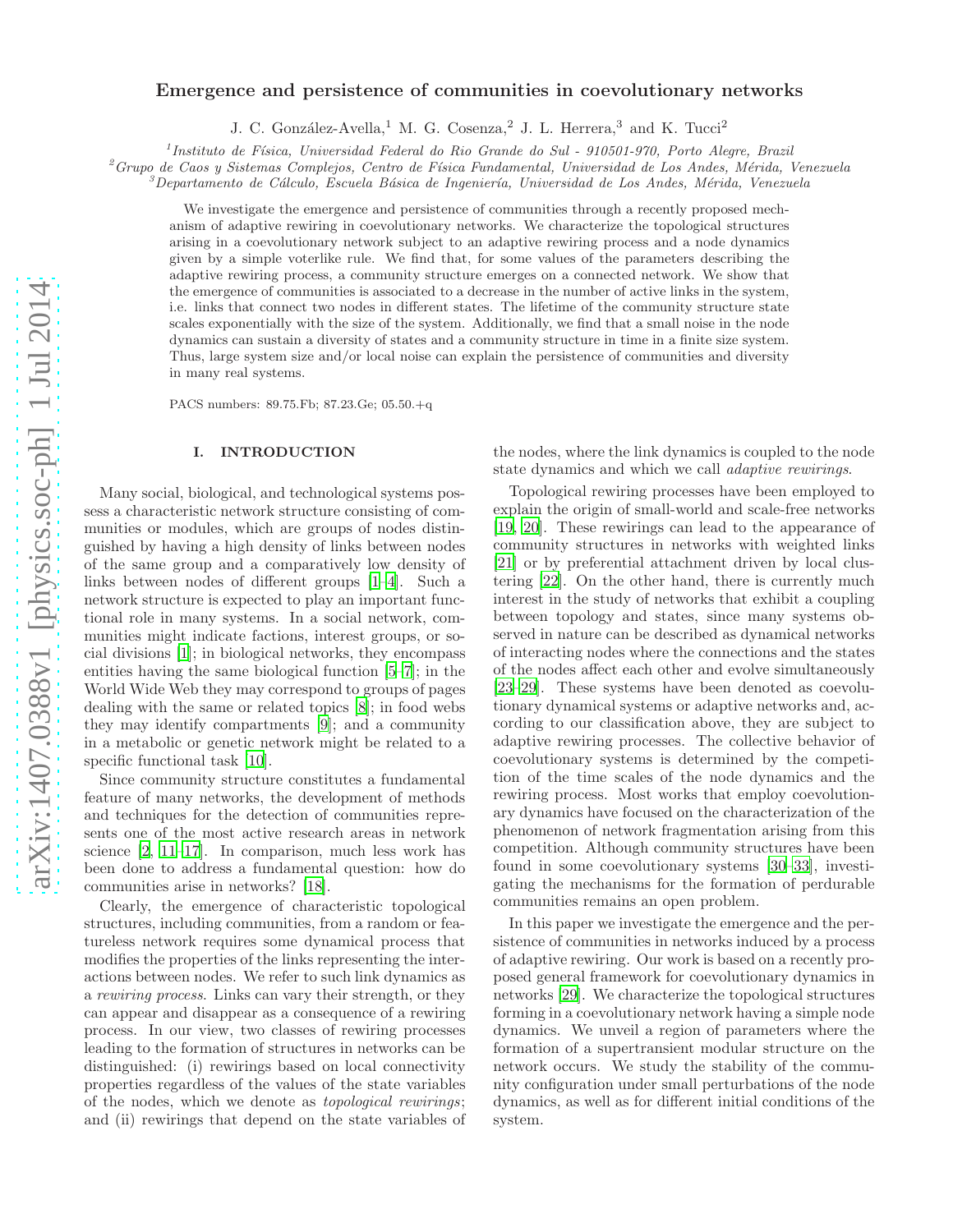### II. EMERGENCE OF COMMUNITIES THROUGH AN ADAPTIVE REWIRING PROCESS

We recall that a rewiring process in a coevolutionary network can be described in terms of two basic actions that can be independent of each other: disconnection and connection between nodes [\[29\]](#page-5-16). These actions may correspond to discrete connection-disconnection events, or to continuous increase-decrease strength of the links, as in weighted networks.

Both actions in an adaptive rewiring process are, in general, based on some mechanisms of comparison of the states of the nodes. The disconnection action can be characterized by a parameter  $d \in [0,1]$ , that measures the probability that two nodes in identical states become disconnected, and such that  $1 - d$  is the probability that two nodes in different states disconnect from each other. On the other hand, the connection action can be characterized by another parameter  $r \in [0,1]$ that describes the probability that two nodes in identical states become connected, and such that  $1 - r$  is the probability that two nodes in different states connect to each other [\[29](#page-5-16)]. In a social context, these actions allow the description of diverse manifestations of phenomena such as inclusion-exclusion, homophily-heterophily, and tolerance-intolerance.

To investigate the formation of topological structures through an adaptive rewiring process, we consider a random network of N nodes having average degree  $\bar{k}$ . Let  $\nu_i$  be the set of neighbors of node *i*, possessing  $k_i$  elements. The state variable of node  $i$  is denoted by  $g_i$ . For simplicity, we assume that the node state variable is discrete, that is,  $q_i$  can take any of G possible options. The states  $q_i$  are initially assigned at random with a uniform distribution. Therefore there are, on the average,  $N/G$ nodes in each state in the initial random network. We assume that the network is subject to a rewiring process whose actions are characterized by parameters d and r.

For the node dynamics, we employ an imitation rule such as a voterlike model that has been used in several contexts [\[34–](#page-5-19)[37\]](#page-5-20). This model provides a simple dynamics for the node state change without introducing any additional parameter. Parameters of the node dynamics can modify the time scale of the change of state of the nodes [\[38\]](#page-5-21); however, those parameters should not produce qualitative changes in the global behavior of the system.

Then, the coevolution dynamics in this system is given by iterating these three steps: (1) Chose at random a node *i* such that  $k_i > 0$ . (2) Apply the rewiring process: select at random a neighbor  $j \in \nu_i$  and a node  $l \notin \nu_i$ . If the edge  $(i, j)$  can be disconnected according to the rule of the disconnection action and the nodes  $i$  and  $l$  can be connected according to the rule of the connection action, break the edge  $(i, j)$  and create the edge  $(i, l)$ . (3) Apply the node dynamics: chose randomly a node  $m \in \nu_i$  such that  $g_i \neq g_m$  and set  $g_i = g_m$ . This rewiring conserves the total number of links in the network. We have verified

that the collective behavior of this system is statistically invariant if steps (2) and (3) are reversed.

The parameters  $N, \bar{k}$ , and G remain constant. We also maintain fixed the ratio  $\gamma \equiv N/G = 10$ .

To study the dynamical behavior of the network topology, we consider the time evolution of several statistical quantities in the system for different values of the parameters d and r. We characterize the integrity of the network by calculating the normalized (divided by N) average size of the largest component or connected subgraph in the system, regardless of the states of the nodes, at time t denoted by  $S(t)$ , where a time step consists of N iterations of the algorithm. We call a domain a subset of connected nodes that share the same state, and denote by  $S_q(t)$  the normalized average size of the largest domain in the system at time t. Additionally, we calculate the fraction of links that are active in the system at a given time, that we call  $\rho(t)$ . A link is active if it connects two nodes in different states. Lastly, as a measure of the modular structure of the network, we define the quantity  $\Delta Q(t) \equiv Q(t) - Q(0)$  as the modularity change, where  $Q(t)$  is the modularity of the network at time t, calculated through a community detection algorithm [\[14\]](#page-5-22), and  $Q(0)$  is the value of this quantity for the initial random network.

Figure [1](#page-2-0) shows the above four quantities as functions of time for a fixed value  $d = 0.2$  and different values of r. For  $r = 0.2$ , Fig. [1\(](#page-2-0)a) reveals that  $S \rightarrow 1$  for all times, a value corresponding to a large component whose size is comparable to that of the system. This indicates that the network remains connected during the evolution of the system. The quantity  $S_g(t)$  initially increases in time until it reaches a stationary value  $S_q(t) \approx 0.58$  during a long time interval (four orders of magnitude); there are two connected groups of nodes in different states on the average. Due to finite size fluctuations [\[39,](#page-5-23) [40](#page-5-24)], the system eventually reaches a homogeneous absorbing state, where  $S_q(t) = S \rightarrow 1$ . However, the sizes of these fluctuations decrease as the size of the system increases, until they decay to zero in the limit  $N \to \infty$ ; in that situation the homogeneous absorbing state is not reached [\[39\]](#page-5-23). On the other hand, the fraction of active links  $\rho(t)$  decreases as  $S_q(t)$  increases, until  $\rho(t)$  reaches a stationary value during the same interval of time as  $S_q(t)$  becomes stationary. Since eventually one state survives on a large connected network component, the number of active links goes to zero. This behavior agrees with that observed in Refs. [\[24,](#page-5-25) [39](#page-5-23)]. The value of the quantity  $\Delta Q(t)$  remains close to zero, indicating that the modularity of the initial random network does not vary in time in this region of parameters.

Figure [1\(](#page-2-0)b) shows that, for  $r = 1$ , S decays rapidly to a value tending to  $\gamma/N$ , indicating that the network has been fragmented in various small components. This fragmentation is associated with a rapid decay to zero of the fraction of active links  $\rho$ . The rapid drop of  $\rho$  brings a limitation to the process of state change of the nodes and, therefore, the size of the largest domain  $S<sub>q</sub>$  remains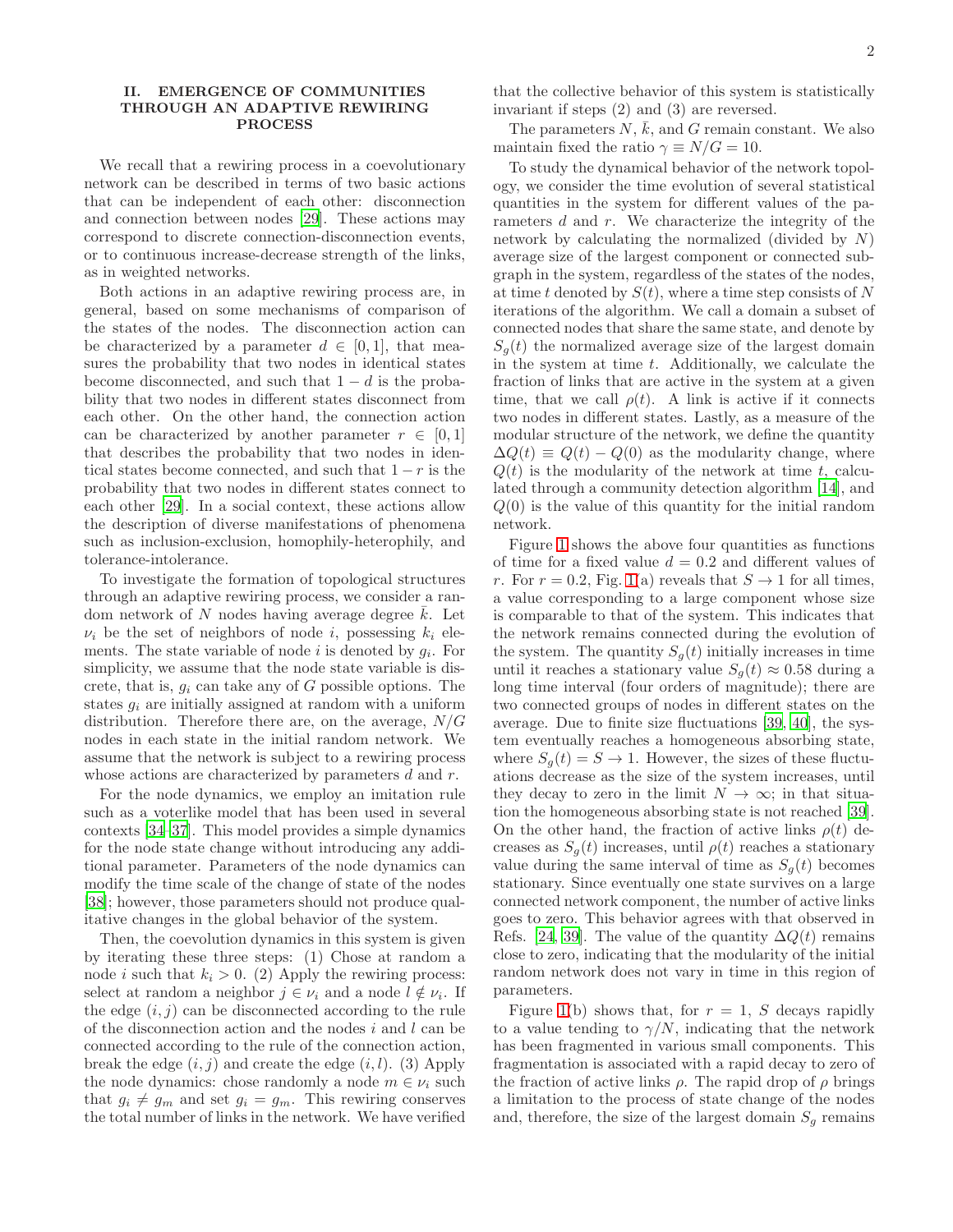

<span id="page-2-0"></span>FIG. 1: Time evolution of the quantities  $S(\bigcirc), \rho(\bullet), S_g(\blacksquare)$ and  $\Delta Q$  ( $\square$ ). System size is  $N = 80$ ,  $\bar{k} = 4$ , and  $G = 8$ ; fixed parameter  $d = 0.2$ . a)  $r = 0.2$ . b)  $r = 1.0$ . c)  $r = 0.8$ . The gray zone indicates the interval of time for which the quantity  $\Delta Q$  reaches a constant value. All numerical data points are averaged over 20 realizations of initial conditions.

about the value of the average fraction of nodes in a given state that are present in the initial network, i.e.  $\gamma/N$ . The fragmentation of the network is also reflected in the behavior of  $\Delta Q(t)$ , that grows until a stationary value of maximum modularity associated to the presence of separate domains, according to the employed algorithm [\[14\]](#page-5-22).

The evolution of the quantity  $S(t)$  in Fig. [1\(](#page-2-0)c) indicates that the initial network with  $S = 1$  (visualized in Fig.  $2(a)$ ) undergoes a fragmentation process consisting of separated domains where  $S$  decreases (Fig. [2\(](#page-2-1)b)), and then a recombination process takes place (Figs. [2\(](#page-2-1)c),  $2(d)$  $2(d)$ ) until the network becomes a connected graph again, 3



<span id="page-2-1"></span>FIG. 2: Snapshots of the network structure and node states at different times during the evolution of the system, for one realization of initial conditions in the case of Fig.  $1(c)$ . Different node states are represented by different shades of gray. Fixed parameters are  $N = 80, k = 4, r = 0.8, d = 0.2.$  a)  $t = 0; \dot{b}) t = 20; c) t = 150; d) t = 10<sup>5</sup>.$ 

where  $S \to 1$ . A minimum value of S separates these two processes occurring during the time evolution of the system. The early fragmentation and recombination processes occurring in the network are also manifested in the behavior of the modularity change  $\Delta Q(t)$ , which exhibits a maximum as  $S$  goes to a minimum. The minimum of  $S$ also coincides with the decay of  $\rho$  to a small value that is maintained for a long interval of time (four orders of magnitude in time, indicated in color gray), until eventually  $\rho$ drops to zero when the nodes in the reconnected network reach a homogeneous state, corresponding to  $S_q = 1$ . The subsistence of a minimum fraction of active links in the network for a long time permits the reattachment of separated domains to form a large connected network during this time interval, characterized by  $S = 1$  and  $S_q \approx 0.5$ . Since active links connect different domains, then the majority of links must lie inside the different domains coexisting on the large connected network. Therefore, there exist several domains inside which nodes are highly connected, with fewer connections between different domains. This type of network structure has been called a modular or community structure [\[1\]](#page-5-0). The corresponding network is visualized in Fig. [2\(](#page-2-1)d). The emergence of a modular structure in the network is reflected in the quantity  $\Delta Q(t)$ , which remains at a constant positive value during this stage. The asymptotic state of the system corresponds to a large random connected network  $(S = 1)$ , similar to the initial one  $(\Delta Q = 0)$ , but with its nodes in a homogeneous state  $(S_q = 1)$  and therefore, with no active links left  $(\rho = 0)$ .

To investigate the effects of the size of the system on the persistence of communities in the network, we show in Fig. [3](#page-3-0) a semilog plot of the average asymptotic time  $\langle \tau \rangle$  for which  $\Delta Q(\tau) = 0$  ( $\tau > 0$ ), as a function of N. We numerically find that  $\langle \tau \rangle$  scales exponentially with N as  $\langle \tau \rangle \sim e^{\beta N}$ , with  $\beta = 0.2 \pm 0.05$ . This behavior is char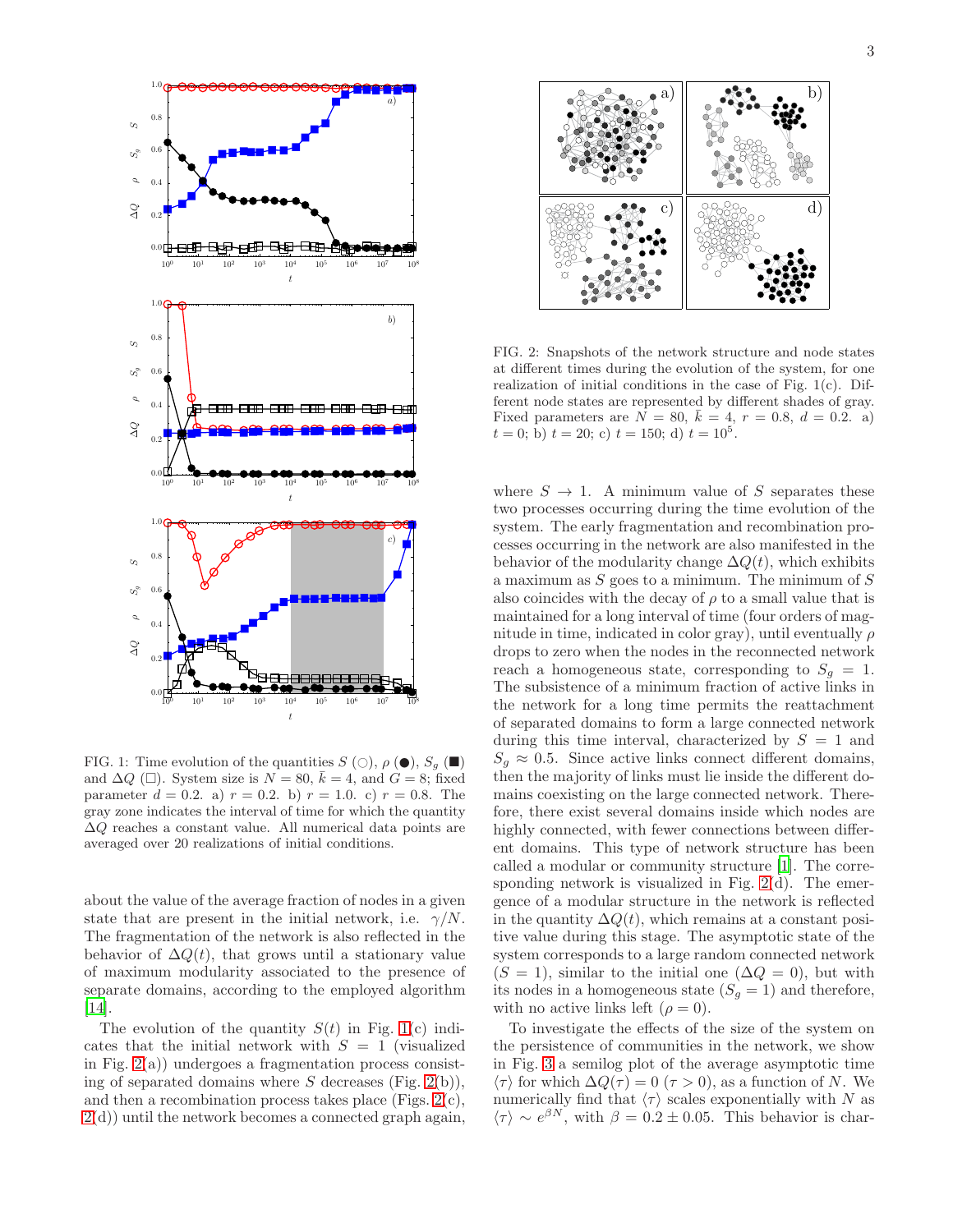acteristic of supertransient states in dynamical systems [\[41\]](#page-5-26). For a finite size system, the modular structure and the coexistence of various domains on a connected network should eventually give place to one large domain. However, the asymptotic random connected network in a homogeneous state cannot occur in an infinite size system. Thus, for large enough  $N$ , the decay of the modular structure cannot be observed in practice.



<span id="page-3-0"></span>FIG. 3: Semilog plot of the average time  $\langle \tau \rangle$  for which  $\Delta Q(\tau) = 0$ , as a function of the system size N, for fixed values  $\bar{k} = 4$ ,  $d = 0.2$  and  $r = 0.8$ . The continuous line is the linear fitting with slope  $\beta = 0.2 \pm 0.05$ . Error bars indicate standard deviations obtained over 10 realizations of initial conditions for each point.

The emergence of a modular structure can be characterized by calculating the value of the modularity change  $\Delta Q$  at a fixed time (within the corresponding lapse of existence of communities) as a function of  $r$  with a fixed value of d, as shown in Fig. [4.](#page-3-1) There is a critical value  $r^*$ below which  $\Delta Q$  is zero, reflecting the subsistence of the initial random topology, and above which  $\Delta Q$  increases, indicating the appearance of a modular structure in the network. The onset of modularity can be described by the relation  $\Delta Q \propto (r - r^*)^{\nu}$ , with  $\nu \approx 0.50 \pm 0.01$ , typical of a continuous phase transition. Figure [4](#page-3-1) also shows the fraction of active links  $\rho$  at  $t = 10^6$  as a function of r. We observe that the modularity transition at  $r^*$  coincides with a drop of  $\rho$  to small values below a value  $\rho^*$ . Since active links are associated to the contact points defining the interphase between different domains [\[33\]](#page-5-18), a low density of active links constrains the growth of domains, giving rise to the modular structure in the network.

In Fig. [4](#page-3-1) we also plot  $S$  as a function of  $r$ . There is a critical value  $r_c \approx 0.96$  above which a fragmentation of the network, characterized by  $S \rightarrow 0$ , takes place. The employed modularity measure gives high values for  $r > r_c$ , manifesting the presence of trivial communities or separated graph components. We have verified that algorithm [\[11](#page-5-8)] gives a behavior for modularity similar to that shown in Fig. [4](#page-3-1) for  $r \in [r^*, r_c]$ . For  $r < r^*$ , we obtain  $S \to 1$  and  $\Delta Q = 0$ ; indicating that the network remains connected and preserves its initial random structure. The



<span id="page-3-1"></span>FIG. 4:  $\Delta Q$  ( $\square$ ),  $\rho$  ( $\bullet$ ), and S ( $\circ$ , right vertical axis) as functions of r, with fixed  $d = 0.2$ , at  $t = 10^6$  (within the interval of subsistence of communities) for a network with  $N = 1000, \bar{k} = 4$ . The continuous thick line is the fitting of the values of  $\Delta Q$  corresponding to the function  $\Delta Q \propto$  $(r - r^*)^{\nu}$ , with  $\nu \approx 0.50 \pm 0.01$ . The horizontal dashed line marks the value  $\rho^*$  below which modularity emerges. Gray color indicates the region of parameters where communities appear in the connected network. All numerical data points are averaged over 10 realizations of initial conditions. Inset: space of parameters  $(d, r)$  showing in gray the region where communities appear within the boundary curves  $d(r^*)$  ( $\Box$ ) and  $d(r_c)$  ( $\bigcirc$ ).

modular structure appears in the connected network for  $r^* < r < r_c$ ; this state is characterized by  $S \to 1, \Delta Q >$ 0, and  $\langle \tau \rangle \sim e^{\beta N}$ . The inset in Fig. [4](#page-3-1) shows the region on the space of parameters  $(d, r)$  where communities appear. Network fragmentation in this space occurs for parameter values below the open-circles boundary line.

### III. STABILITY OF COMMUNITIES

To shed light on the nature of the transient behavior of the modular structure, we introduce a perturbation in the node dynamics as follows: at each time step (every N iterations of the algorithm) there is a probability  $\xi$  that a randomly chosen agent changes its state assuming any of the G possible states at random. Thus, the parameter  $\xi$ represents the intensity of the random noise affecting the node dynamics, with  $\xi = 0$  corresponding to the original algorithm. Intrinsic random noise in the local states has been employed to simulate the phenomenon of cultural drift in models of social dynamics [\[42,](#page-5-27) [43](#page-5-28)]. In addition, we study the robustness of the communities for different initial conditions of the system: (i) an initial random network and a random distribution of states; (ii) an initial random network and a homogeneous state; and (iii) an initial fragmented network consisting of G separated domains, each with  $N/G$  nodes. Condition (i) corresponds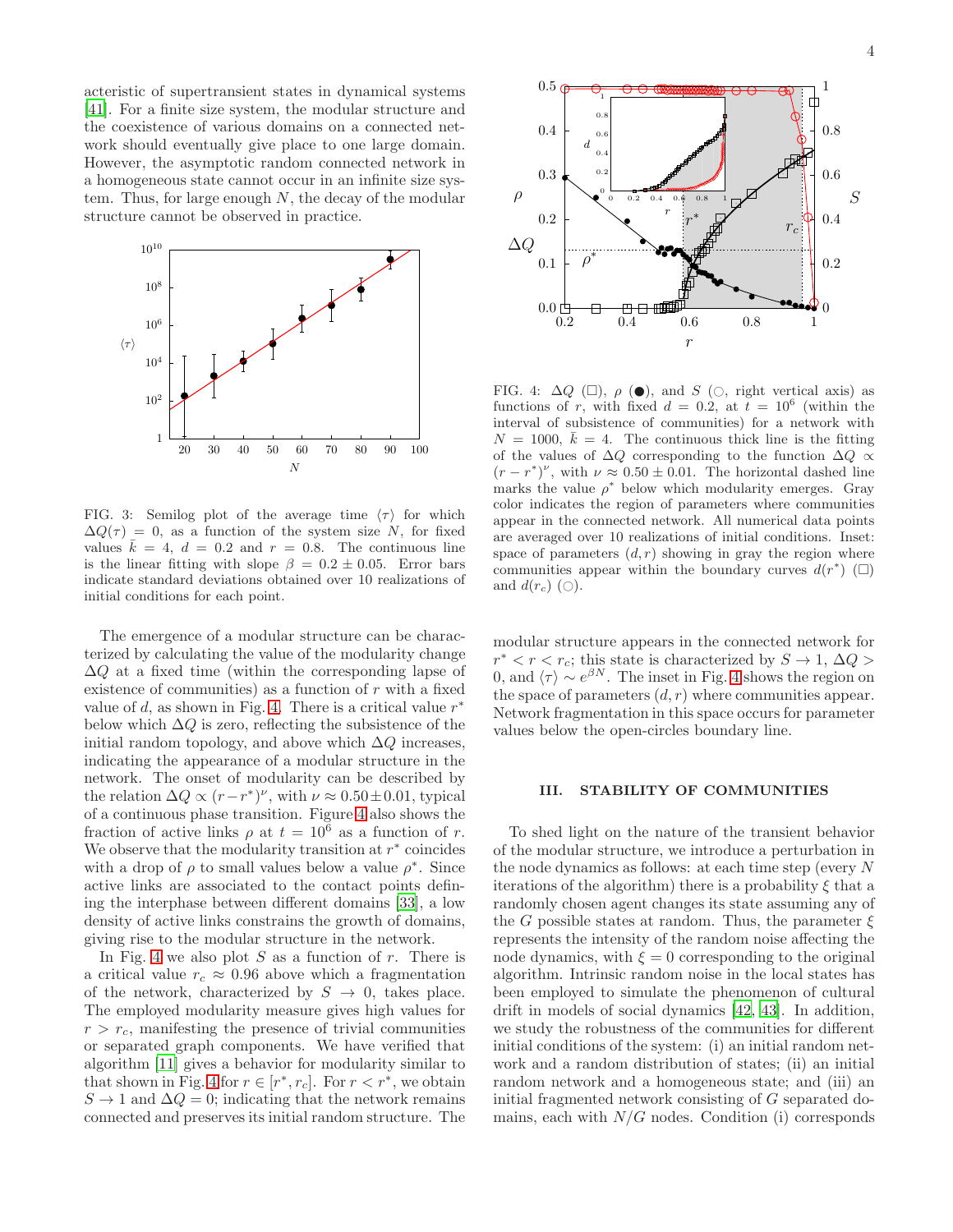to the initial condition used in the original algorithm, while initial conditions (ii) and (iii) correspond to the absorbing states in the connected and the fragmented configurations, respectively.



<span id="page-4-0"></span>FIG. 5: Time evolution and dependence of  $\Delta Q$  on the intensity of the noise  $\xi$  for three different initial conditions of the network structure and states, with fixed  $N = 80, \bar{k} = 4$ ,  $G = 8, d = 0.2, r = 0.8$ . On each panel,  $\circ$  initial condition (i);  $\bullet$  initial condition (ii);  $\blacksquare$  initial condition (iii). (a)  $\Delta Q$ versus time with  $\xi = 0$ . (b)  $\Delta Q$  versus time with  $\xi = 10^{-4}$ . (c)  $\Delta Q$  versus time with  $\xi = 1$ . (d)  $\Delta Q$  as a function of  $\xi$  at  $\dot{t} = 10^5$ .

Figures [5\(](#page-4-0)a)-(c) show  $\Delta Q$  versus time with fixed parameters  $d = 0.2$ ,  $r = 0.8$ , for three different values of the intensity of the noise  $\xi$  and the three initial conditions described above. Figure [5\(](#page-4-0)a) shows that, in absence of noise and regardless of the initial conditions, the system reaches the same asymptotic state, with  $\Delta Q = 0$ , as in Fig. 1(c). No transient structures appear for the homogeneous initial condition (ii), as expected; however a modular structure emerges as a transient state for conditions (i) y (iii). For these conditions, the transient time for the modular structure depends on the system size as in Fig. 3. Figure [5\(](#page-4-0)b) shows that a modular structure, characterized by a nonvanishing value of  $\Delta Q$ , can be sustained in time by the presence of a small noise for the different initial conditions, in spite of the finite size of the network. We have verified that  $S = 1$  for the three cases in both Fig.  $5(a)$  and Fig.  $5(b)$ . A larger noise intensity leads to an increment of the value of  $\Delta Q$  for the different initial conditions, as shown in Fig.  $5(c)$ . For the three cases we obtained  $S < 1$ , corresponding to a fragmented network.

Figure [5\(](#page-4-0)d) shows  $\Delta Q$  as a function of  $\xi$  at fixed time  $t = 10<sup>9</sup>$ , after transients, for the three initial conditions. Note that the asymptotic behavior of  $\Delta Q(\xi)$  is independent of the initial conditions. There is an intermediate range of the noise intensity where a modular structure can be maintained in the network. The value of  $\Delta Q(\xi)$ in this region corresponds to the value of this quantity

observed in the temporal plateau in Fig. 1(c).

Our results show that, for an intermediate range of noise intensity, the modular structure can be sustained in time in a finite size coevolutionary system. An appropriate level of noise keeps the diversity of states in the system and prevents the disappearance of active links. As a consequence, the convergence to a homogeneous asymptotic state does not occur. The role of noise in the modular configuration is similar to that of the limit of infinite system size,  $N \to \infty$ , where a diversity of states is always present and domains can subsist indefinitely.

# IV. CONCLUSIONS

We have employed a recent description of the process of adaptive rewiring in terms of two actions: connection and disconnection between nodes, both based on some criteria for comparison of the nodes state variables [\[29\]](#page-5-16). We have found that, for some values of the parameters  $r$ and d characterizing these actions, a modular structure emerges previous to the settlement of a random network topology. The actions of the rewiring process modify the competition between the time scales of the rewiring and the node dynamics, and therefore they can also control the emergence of communities. The modular behavior separates two network configurations on the space of parameters  $(d, r)$ : a state where the initial random topology stays stationary in time, and a fragmented configuration. We have shown that the modular structure is a supertransient state.

The presence of communities has been characterized by several collective properties: the network is connected  $(S \rightarrow 1)$ ; there are various domains coexisting on the network  $(S_q < 1)$ ; and the modularity measure increases with respect to that of the initial random network ( $\Delta Q >$ 0).

The formation of modular structures is related to the number of active links present in the network: communities emerge when the fraction of those links drops to small values. Since active links are associated with contact points that define the interphase between different domains in the network, a low density of active links means a restriction to the possibility of growth for domains. As a result, different domains are connected by few links, leading to the appearance of communities.

The appearance of a short-lived modular structure always precedes the fragmentation of the network: Fig. [1\(](#page-2-0)b) shows that the quantities  $\rho$ , S, S<sub>g</sub>, and  $\Delta Q$ at time  $t = 5$  reach those values associated to a modular structure. We have verified, by plotting successive snapshots, that the network topology indeed passes through a modular phase before becoming fragmented. Thus, communities constitute temporary configurations that are likely to emerge during the evolution of the network topology of coevolutionary systems. Community structure has also been observed in the transient dynamics of models of epidemic spreading on adaptive networks